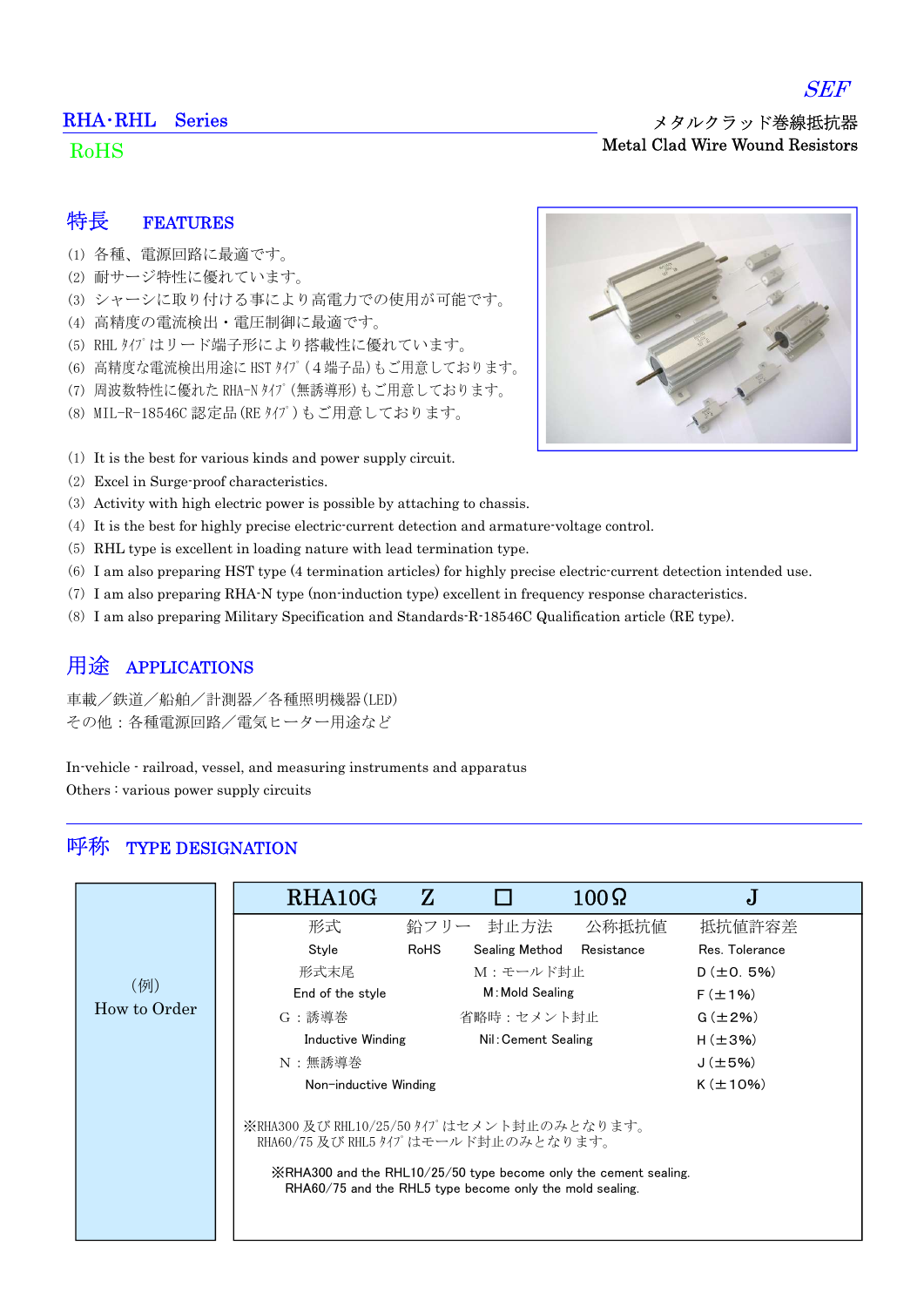# **特性 CHARACTERISTICS**

| 試験項目        | Test Item                             | 規格値                                          | Specified Value                                                               |                       |
|-------------|---------------------------------------|----------------------------------------------|-------------------------------------------------------------------------------|-----------------------|
| 使用温度範囲      | Operating Temperature Range           | $-55^{\circ}$ C $\thicksim$ 200 $^{\circ}$ C | モールド封止 Mold Sealing                                                           |                       |
|             |                                       |                                              | -55℃~275℃ セメント封止 Cement Sealing                                               |                       |
| 抵抗温度係数      | Resistance Temperature Characteristic |                                              | $\pm 30 \times 10^{-6}$ / °C (below 2k $\Omega$ $\pm 50 \times 10^{-6}$ / °C) |                       |
| 性<br>熱<br>耐 | Heat Resistance                       | $\pm$ (0.5% +0.05 $\Omega$ )                 |                                                                               |                       |
| 耐<br>電<br>圧 | Dielectric Withstanding Voltage       |                                              | モールド封止 Mold Sealing                                                           | セメント封止 Cement Sealing |
|             |                                       | 500V                                         | RHL <sub>5</sub>                                                              | RHL10                 |
|             |                                       | 1,000V                                       | RHA <sub>5</sub>                                                              | RHA5, RHA10, RHA25    |
|             |                                       |                                              |                                                                               | RHL25, RHL50          |
|             |                                       | 2,000V                                       |                                                                               | RHA50                 |
|             |                                       | 2.500V                                       | RHA10,RHA25                                                                   |                       |
|             |                                       | 3.000V                                       | RHA50                                                                         |                       |
|             |                                       | 3,500V                                       |                                                                               | RHA100,RHA300         |
|             |                                       | 4.500V                                       | RHA60, RHA75, RHA100                                                          |                       |
| 絶縁抵抗        | Insulation Resistance                 |                                              | Greater than $1000M\Omega$ (at DC 500V)                                       |                       |
| 蟿<br>熱<br>衝 | <b>Heat Shock</b>                     | $\pm$ (0.5% +0.05 $\Omega$ )                 |                                                                               |                       |
| 負荷寿命        | Load Life                             |                                              | $\pm$ (1.0% +0.05 $\Omega$ ) for 1,000hrs                                     |                       |

# 負荷電力軽減曲線 DERATING CURVE

Percent rated power (%) 周囲温度(℃) Ambient temperature(℃) 定格電力比(%)<br>Percent rated power (%) 100 80 60 40 20 0<br> $-60$   $-40$   $-20$ -60 -40 -20 0 20 40 60 80 100 120 140 160 180 200 220 240 260 280 -55℃ 25℃ 200℃ 275℃ 周囲温度 25℃以上で使用される場合は、 右図負荷電力軽減曲線に従って、定格 電力を軽減して御使用下さい。 For resistors operated at an ambient temperature of 25  $\degree$ C or above, a power rating shall be derated in accordance with the derating curve on the right. ※使用温度範囲:■モールド封止 -55℃~200℃ ■セメント封止 -55℃~275℃ ※Operating Temperature Range: ■Mold Sealing -55℃~200℃ ■Cement Sealing -55℃~275℃ モールド Mold セメント  $\sim$ 

## 表面温度上昇曲線 HEAT RISE CURVE



セメント封止 Cement Sealing Surface central part of Resistor (Specified Chassis Mounted) 抵抗器表面中央部(規定シャーシ取付)

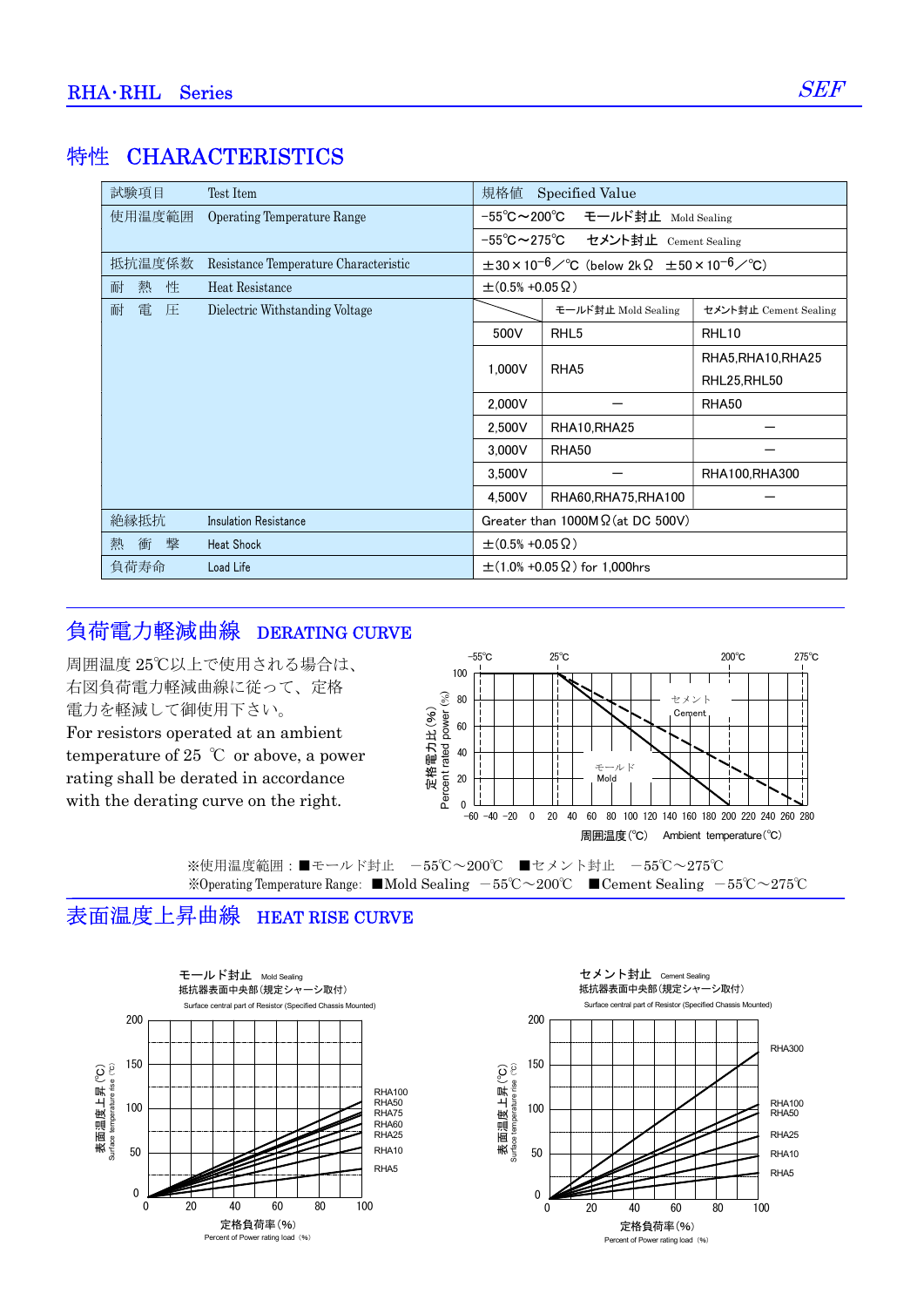# 定格・寸法 RATING AND DIMENSIONS

### RHA Type

|                  | 定格電力(W)               |                |                          |                        |                   |          |          |          |      |          |              | 抵抗值範囲                          |                |                               |                 |                              |  |
|------------------|-----------------------|----------------|--------------------------|------------------------|-------------------|----------|----------|----------|------|----------|--------------|--------------------------------|----------------|-------------------------------|-----------------|------------------------------|--|
| 形式               | <b>Power Rating</b>   |                |                          | 法 Dimensions (mm)<br>寸 |                   |          |          |          |      |          |              | $(\Omega)$<br>Resistance Range |                | 重量                            |                 |                              |  |
| Style            | 沖澱                    | 自由空間           | L                        | L1                     | L2                | L3       | L4       | D        | H    | h.       | $\mathsf{d}$ | $\mathbf C$                    | T              |                               | RHA-            | (g)<br>Weight                |  |
|                  | <b>ChassisMounted</b> | FreeAir        | 士<br>3                   | 土<br>1.5               | 土<br>$\mathbf{1}$ | 土<br>0.8 | 土<br>0.8 | 土<br>1.5 | 土    | 土<br>1.5 | 士<br>0.5     | 土                              |                | <b>RHA</b>                    | $\mathsf{N}$    |                              |  |
| RHA <sub>5</sub> | $5\phantom{.0}$       | 3              | 28.6                     | 15.2                   | 16.4              | 11.3     | 12.5     | 8.5      | 8.0  | 3.4      | 2.3          | 2.0                            | 1.3            | $0.1 -$<br>3.9k               | $1\sim$<br>510  | 3                            |  |
| RHA10            | 10                    | $6\phantom{1}$ | 35.0                     | 19.0                   | 20.5              | 14.5     | 15.9     | 11.0     | 10.0 | 5.0      | 2.4          | 2.4                            |                | $0.02 -$<br>5.1k              | $1\sim$<br>2.2k | 6                            |  |
| RHA25            | 20                    | 8              | 49.0                     | 27.0                   | 27.8              | 18.2     | 19.8     | 13.5     | 14.0 | 7.0      | 3.2          | 4.4                            | 2.2            | $0.02 -$<br>12k               | $1\sim$         | 13                           |  |
| <b>RHA50</b>     | 30                    | 10             | 70.0                     | 49.0                   | 29.4              | 39.7     | 21.4     | 15.0     | 16.0 | 8.0      |              | 4.8                            |                | $0.02 -$<br>39k               | 5.6k            | 27                           |  |
| RHA60            | 50                    | 15             | 110.0                    | 60.0                   | 37.0              | 40.0     | 29.0     | 21.0     | 22.5 | 11.5     | 4.2          | 10.<br>$\mathbf{0}$            | M4             | $0.1 -$<br>18k                | $1\sim$<br>9k   | 71                           |  |
| RHA75            | 75                    | 30             | 110.0                    | 66.0                   | 52.0              | 56.0     | 42.0     | 32.0     | 33.0 | 16.0     |              | 5.0                            |                | $0.2 \sim$<br>20 <sub>k</sub> | $1\sim$<br>10k  | 158                          |  |
| <b>RHA100</b>    | 100                   | 50             | $\overline{\phantom{m}}$ | 88.9                   | 71.4              | 69.9     | 57.2     | 46.0     | 44.5 | 19.6     | 4.8          | 9.5                            | M <sub>5</sub> | $0.1 -$<br>30k                | $1\sim$<br>7.5k | $\times$ 1<br>M 370<br>S 356 |  |
| <b>RHA300</b>    | 200                   | 75             | 163.0                    | 114.3                  | 76.2              | 104      | 63.5     | 54.0     | 55.6 | 25.4     | 5.5          | 5.0                            | M <sub>6</sub> | $1.0 \sim$<br>51k             | $10-$<br>43k    | 730                          |  |

※1:RHA100のみケースが異なる為、モールド形(M)とセメント形(S)とで重量が異なります。

### RHL Type

| 形式                | 定格電力(W)<br>Power Rating       |                 | 寸    |           | 法 Dimensions (mm) |     | 抵抗值範囲(Q)<br>Resistance Range | 重量(g)         |        |  |
|-------------------|-------------------------------|-----------------|------|-----------|-------------------|-----|------------------------------|---------------|--------|--|
| Style             | 沙取付<br><b>Chassis Mounted</b> | 邮部<br>FreeAir   | 七土   | $D \pm 1$ | <b>H</b> 土        | d   | <b>RHL</b>                   | RHL-N         | Weight |  |
| RHL <sub>5</sub>  | $5\phantom{.0}$               | 3               | 15.3 | 8.5       | 8.0               | 1.0 | $0.51 - 3.9k$                | $1 - 470$     | 3      |  |
| RHL <sub>10</sub> | 10                            | $6\phantom{1}$  | 19.0 | 11.0      | 11.0              | 0.8 | $0.51 - 4.7k$                | $1 - 1.2k$    | 6      |  |
| RHL <sub>25</sub> | 20                            | 8               | 27.0 | 13.5      | 14.0              |     | $1.0 - 12k$                  | $2 \sim 3k$   | 12     |  |
| RHL <sub>50</sub> | 30                            | 10 <sup>1</sup> | 49.0 | 15.0      | 16.0              | 0.8 | $1.0-39k$                    | $2 \sim 6.2k$ | 28     |  |